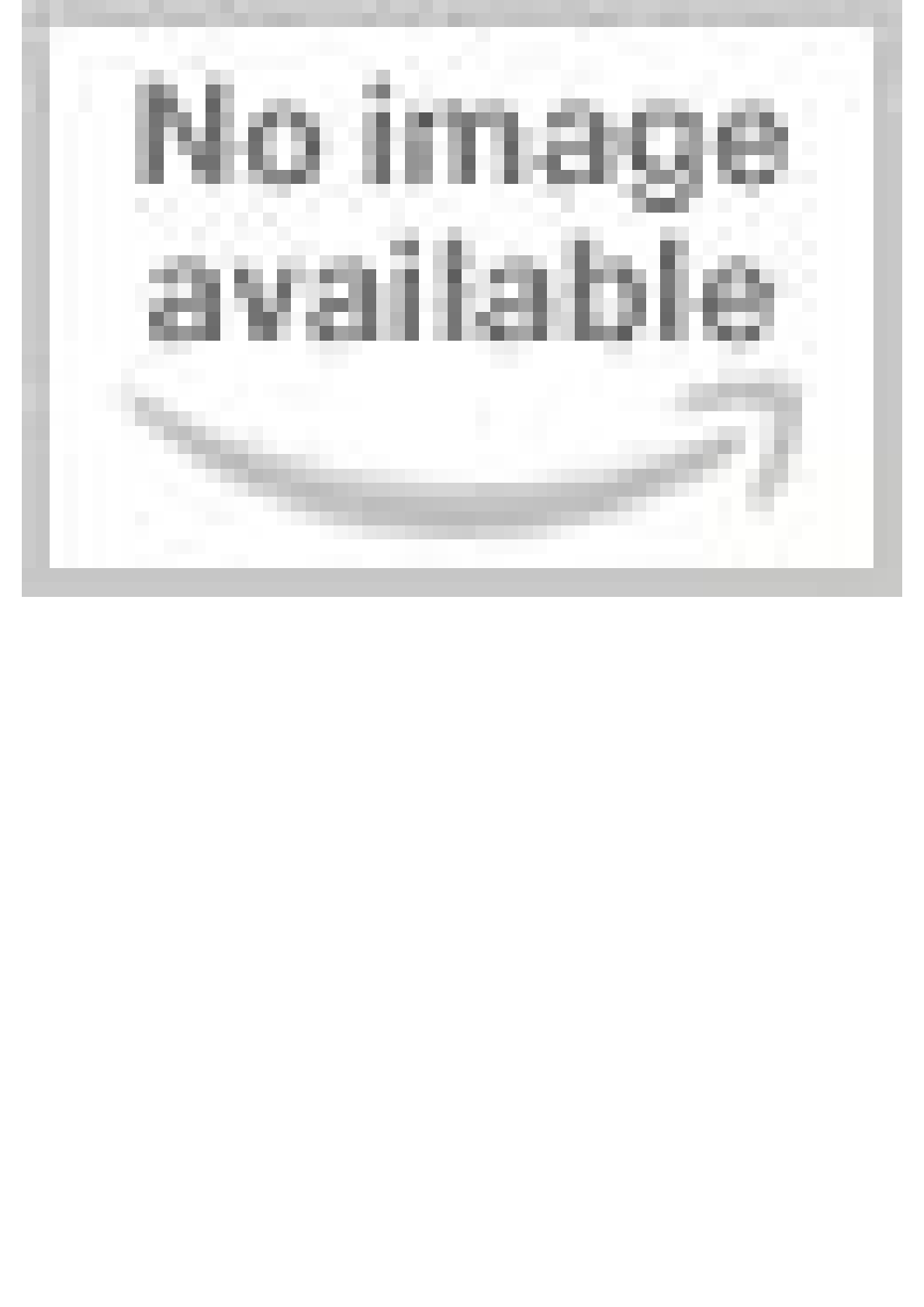*Kinji Mori*

**Autonomous Decentralized Systems and their Applications in Transport and Infrastructure (Transportation)**

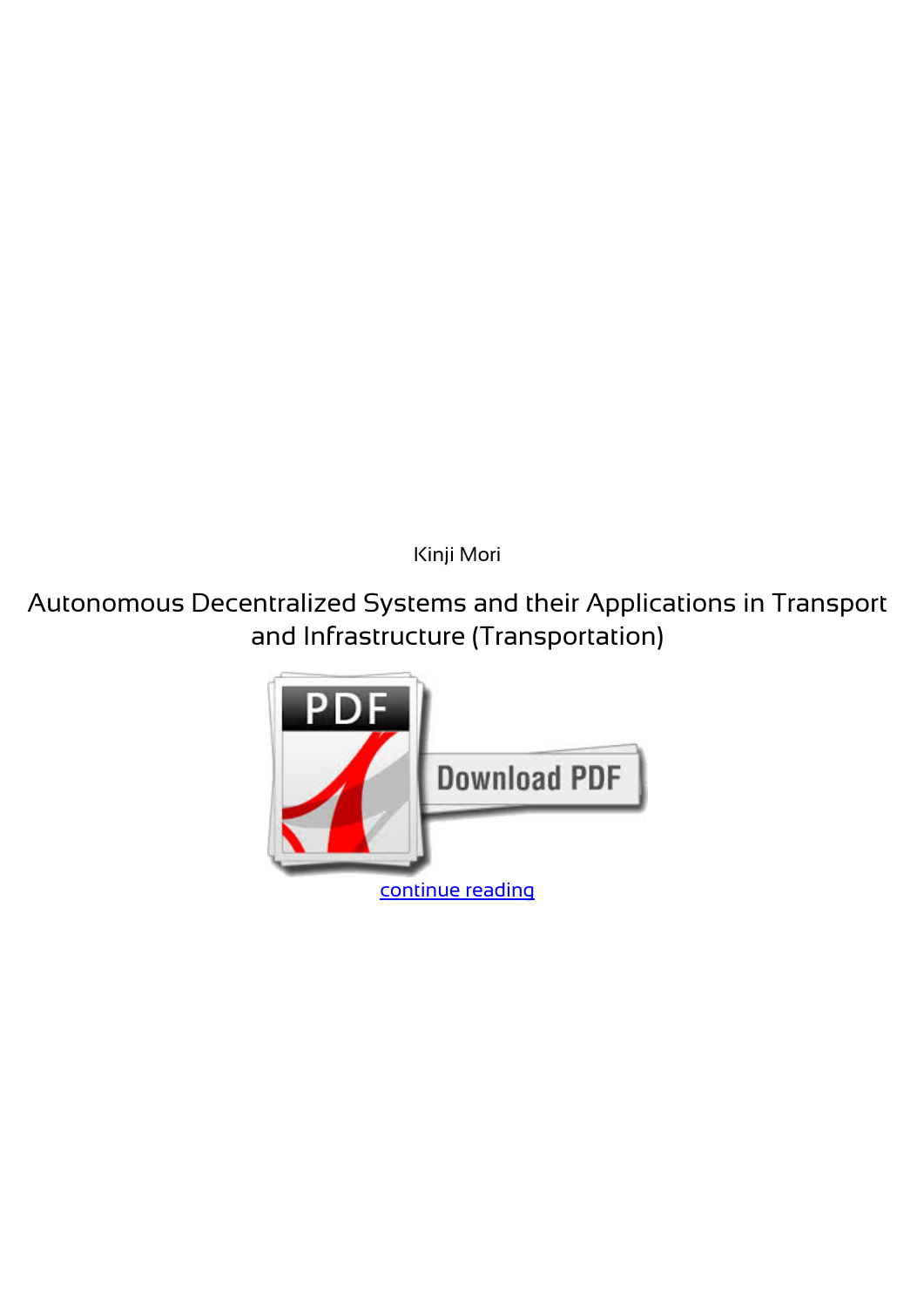In a big and complex system, such as a railway program, it is not an option to stop operation anytime. Hence they are known as Autonomous Decentralized Systems (ADS). This leads to numerous requirements for on-line expansion, on-line maintenance, and fault-tolerance. Advertisements is explained 1st using the exemplory case of japan railway transport program; Such systems are anticipated to have the characteristics of living systems composed of generally autonomous and decentralized elements. Even if a part of the program fails, has been repaired or modified, the system has to keep functioning. This function describes the idea, architecture and technologies of ADS and their applications in the intelligent control, information and assistance systems. Dynamic changes demand next-generation control, info and service systems to be based on adaptive, reliable and reusable technology and applications. The goal is to describe the ADS concept and the technology, applications and businesses on the basis of a consistent concept for achieving intelligent systems such as for manufacturing, transportation support, air traffic, robotic and distributed solutions are also covered. applications in other fields and countries follow. The work is an important read for college students, researchers, engineers, planners and managers in IT, business and services.



[continue reading](http://bit.ly/2Tge8Fv)